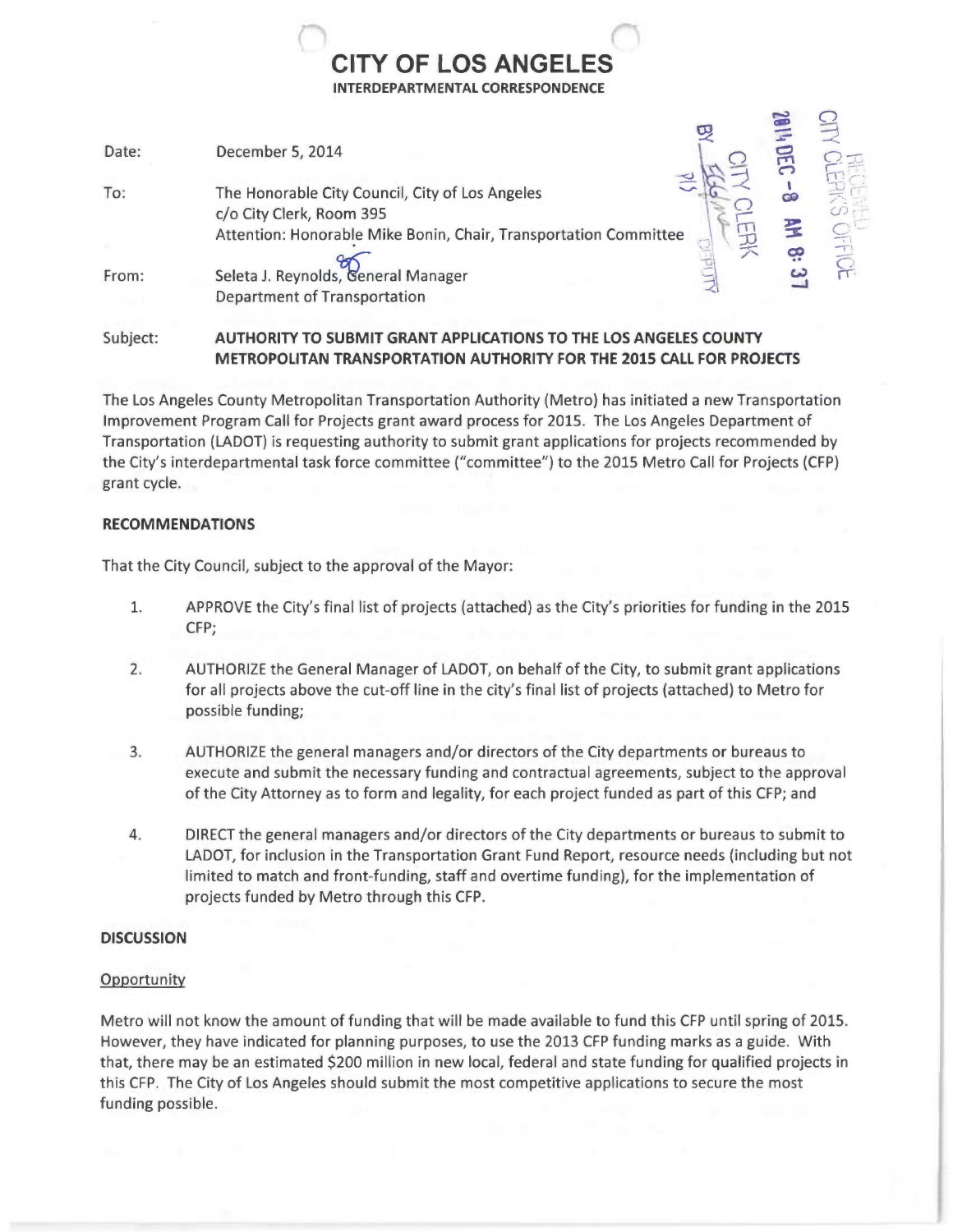#### Deadline

Metro requires applications to be submitted no later than 3:00 p.m. on Friday, January 16, 2015. LADOT is seeking approval as soon as possible so that LADOT and other City departments can complete all required submittal materials to Metro before the deadline.

#### Recommended Projects

On October 3, 2014, LADOT reconvened the City's interdepartmental task force committee for the 2015 Call. The committee, which had also been organized for the previous Calls, has the main responsibility to direct and oversee the City's process for determining which projects will be submitted to Metro to compete in the Call.

The committee included representatives from City departments and agencies involved in the planning and implementation of transportation projects, the Mayor's Office, council offices, CLA, and CAO. The goal was to have a completed list of competitive projects, prioritized in each modal category by December 5, 2014.

The recommended projects (attached) reflect the consensus view of the committee after conducting a technical assessment of candidate projects. The committee considered the following City policies as well as Metro's evaluation criteria when scoring and ranking candidate projects:

- Great Streets for Los Angeles, LADOT's 2014 Strategic Plan
- Mobility Plan 2035 (draft), the proposed Mobility Element of the City's General Plan
- Mayor Eric Garcetti's Great Streets Initiative

The candidate projects determined to be the most consistent with City policies and most competitive under Metro's evaluation criteria are recommended for submittal to Metro's 2015 CFP. A more detailed discussion of the evaluation process is below in the "Background" section of this report.

The committee evaluation process is a continuation of the process used in past years. Committee members included representatives from the Office of the Mayor, council offices, Chief Legislative Analyst (CLA), City Administrative Officer (CAO), LADOT, Department of City Planning, Department of Public Works, and the Port of Los Angeles.

#### **Alternatives**

The City Council may modify the recommended project list by motion. This could include adding, deleting, and/or re-prioritizing projects. While re-prioritizing projects may better reflect policy makers' priorities, it will also reduce the likelihood that the City will secure maximum funding. Adding projects at this stage is not recommended because staff will have insufficient time to evaluate those projects or to prepare a quality application. The final project list included the participation of all City Council offices. Finally, the City Council could reject the recommended project list, which would provide insufficient time for staff to develop another list, secure City Council approval, and submit before Metro's deadline.

#### Staffing Impacts

Should the City be successful in securing funds through this Call for Projects, the funds will be made available beginning in FY 2019-20. At this time, should department's existing staffing levels remain unchanged, no additional priorities or additional projects be added to the work-load of each department, or there are other priorities that would drain from these existing resources, it is anticipated that there will be no staffing impacts. However, each department will be asked to re-assess their needs after notification and awards and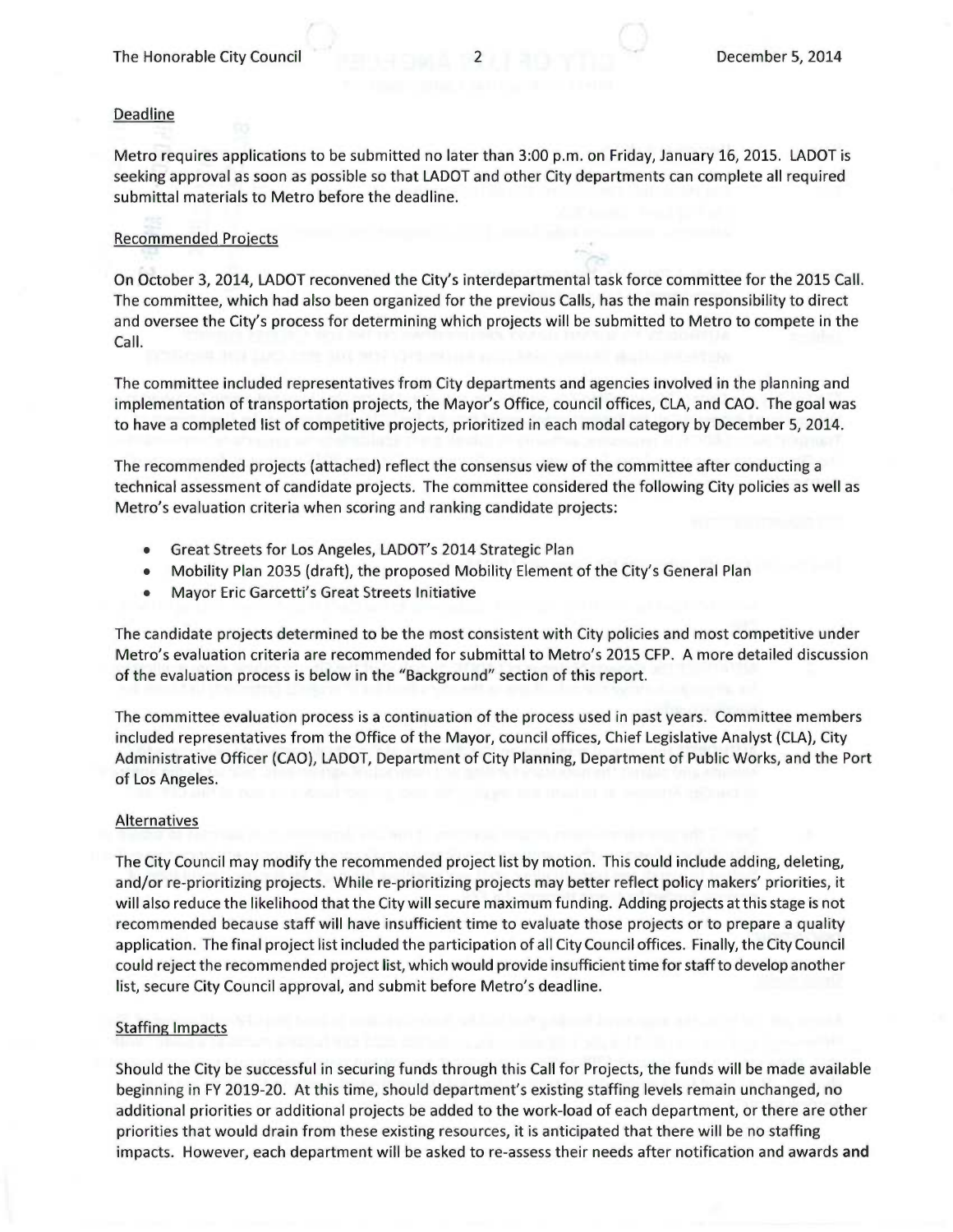prior to execution of agreements with Metro.

#### Fiscal Impact

There will be no impact on the General Fund. There is also no immediate impact on special funds; however, future appropriations by the Mayor and City Council will be required to finalize approved grant memorandum of understanding and to deliver the projects (i.e. design, project management, construction and inspection).

For projects awarded grant funding by Metro, LADOT, in conjunction with the CAO and CLA, will identify the required matching funds and recommend appropriate sources of funds from available revenues during the development of each fiscal year budget, as well as multi-year schedules for transportation special funds.

Historically, City matching funds have come from the following sources:

- Proposition A Local Return
- Proposition C Local Return
- Measure R Local Return
- Private Developer Fees
- Community Development Block Grants (CDBG)

In addition, Proposition C funds have been used as front funding because Metro transfers funding on a reimbursement basis only.

The specific future funding needs will not be known until Metro approves the 2015 CFP project list, which is anticipated to be in early fall of 2015.

## BACKGROUND

Metro is mandated by the federal and state laws to prepare Los Angeles County's Transportation Improvement Program (TIP) and to develop a multi-year plan on the transportation improvements that are going to be implemented in the county. Metro is also required to program its revenues in the TIP across a variety of transportation modes. Metro meets this requirement by planning and programming funds on a multi-modal basis through their Long and Short Range Transportation Plans (LRTP and SRTP), and funding transportation projects and awarding grants to cities and the County through a competitive grant award process called the Call for Projects (Call). Nearly every two years Metro allocates various federal, state, and regional transportation funds to 88 cities and the County of Los Angeles through this competitive grant award process.

Metro has conducted eleven Call for Projects since 1993. Funding for prior Calls has ranged in value from \$120 to \$800 million, and was programmed over a 4 to 6 year period. Through the Calls, Metro has programmed approximately \$4.6 billion in local, state and federal revenues to over 1,400 projects countywide.

Since 1993, the City has submitted 1,116 applications and competed in all Call for Projects grants across all modal categories, except the Freeways and Rail categories. To date, the City has been awarded over \$854 million in grant funds for 454 projects worth over \$1.7 Billion. The City's share of the County has ranged from 11% to 40%.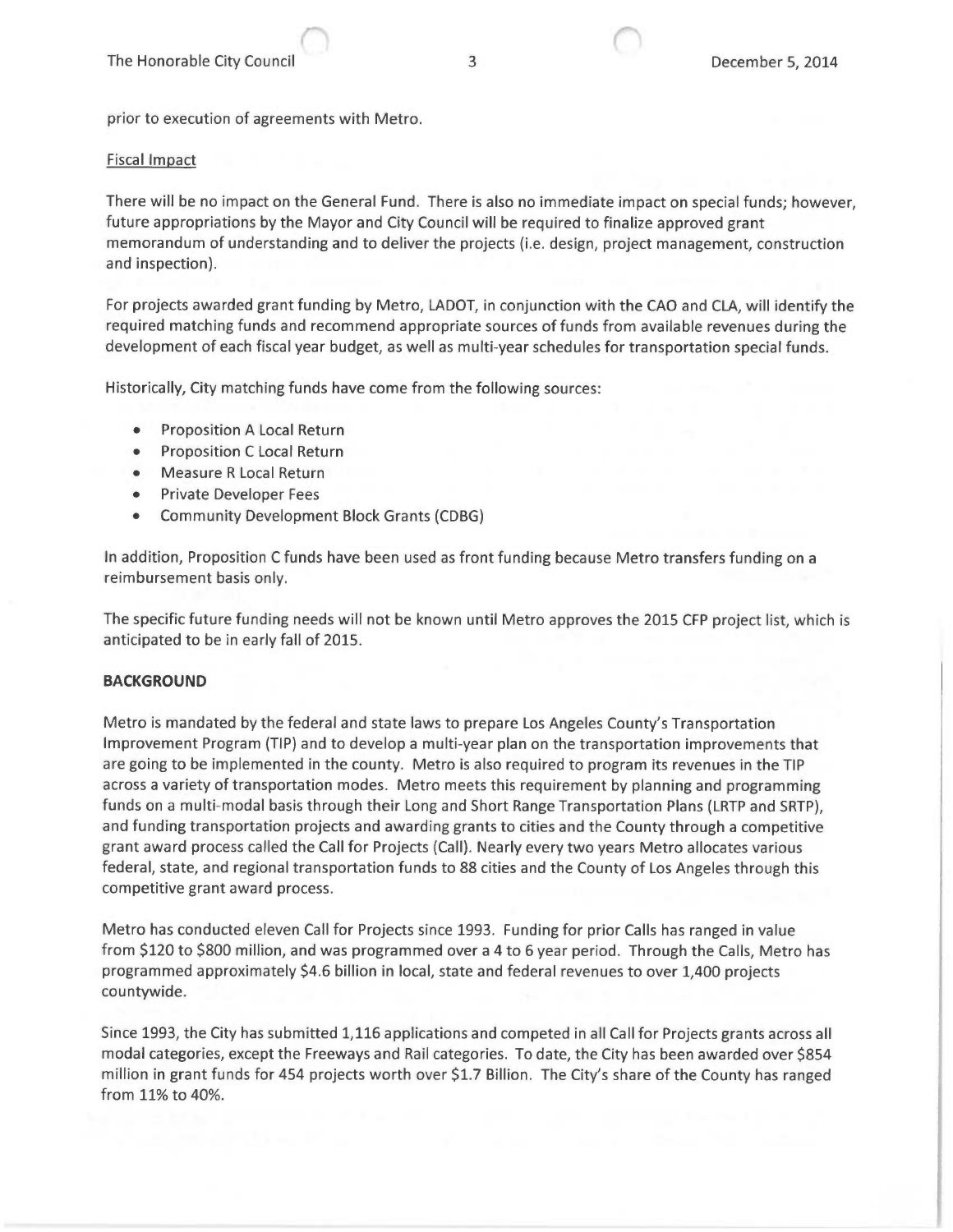### Schedule

In April, Metro initiated the 2015 Transportation Improvement CFP. Applications are due to Metro by 3:00 pm on Friday, January 16, 2015.

#### General Process

The CFP is a countywide competitive process by which Metro awards anticipated federal, state, and regional transportation funds to 88 cities and the Los Angeles County for transportation improvement projects. Metro typically conducts a CFP every two years.

#### Available Revenue

Metro staff has estimated that the funds available in the 2015 Call are about \$200 million for the entire county. The funds are expected to become available beginning Fiscal Year 2019-20 and will be allocated for five years. The competition for the funds is in seven categories mentioned below. The funding marks in each category will be announced in the spring of 2015 and after all applications have been evaluated by Metro staff. As a reference, the 2013 funding percentages and Metro's Long Range Transportation Plan (LRTP) have been used to estimate the level of funding in each category for this Call.

| <b>Modal Category</b>                                      | $%$ * | <b>Estimated Funding</b><br>(millions) |  |
|------------------------------------------------------------|-------|----------------------------------------|--|
| <b>Regional Surface Transportation Improvements (RSTI)</b> | 21    | \$42                                   |  |
| Signal Synchronization and Bus Speed Imp. (SSBSI)          | 17    | \$34                                   |  |
| <b>Transportation Demand Management (TDM)</b>              | 3     | \$6                                    |  |
| <b>Bikeway Improvements (BI)</b>                           | 13    | \$26                                   |  |
| Pedestrian Improvements (PI)                               | 12    | \$24                                   |  |
| <b>Transit Capital (TC)</b>                                | 16    | \$32                                   |  |
| <b>Goods Movement Improvements (GMI)</b>                   | 15    | \$30                                   |  |
| <b>Project Appeal Process **</b>                           | 3     | \$6                                    |  |
| <b>Estimated Total</b>                                     |       | \$200                                  |  |

Estimated figures are as follows:

\* Percentages are estimated using Metro's LRTP and 2013 Call for Projects funding marks.

\*\* Appeals process is available to the sponsors through Metro Board's Technical Advisory Committee

## Development of the Recommended Projects

As a starting point, the committee considered the projects that were not funded in the 2009, 2011, and 2013 Calls. These projects were reviewed to determine if they were still viable and desirable projects. If the projects were still viable, they were included in the list of projects considered for submission in the 2015 Call. New projects were also proposed and added to the list by various departments, council offices and the Mayor's Office. The additional projects came through a series of meetings and discussions with council and Mayor's offices in conjunction with consistency with Community and Transportation Specific Plans, the Capital Improvement Program, and the Bicycle Plan. These were also reviewed for consistency with the City's proposed Mobility Plan, LADOT's Strategic Plan, and Great Streets and Complete Streets concepts.

Due to the time and staffing constraints, LADOT proposed that each council office limit their proposals to a maximum of four projects; this did not include projects that were being proposed by City departments. The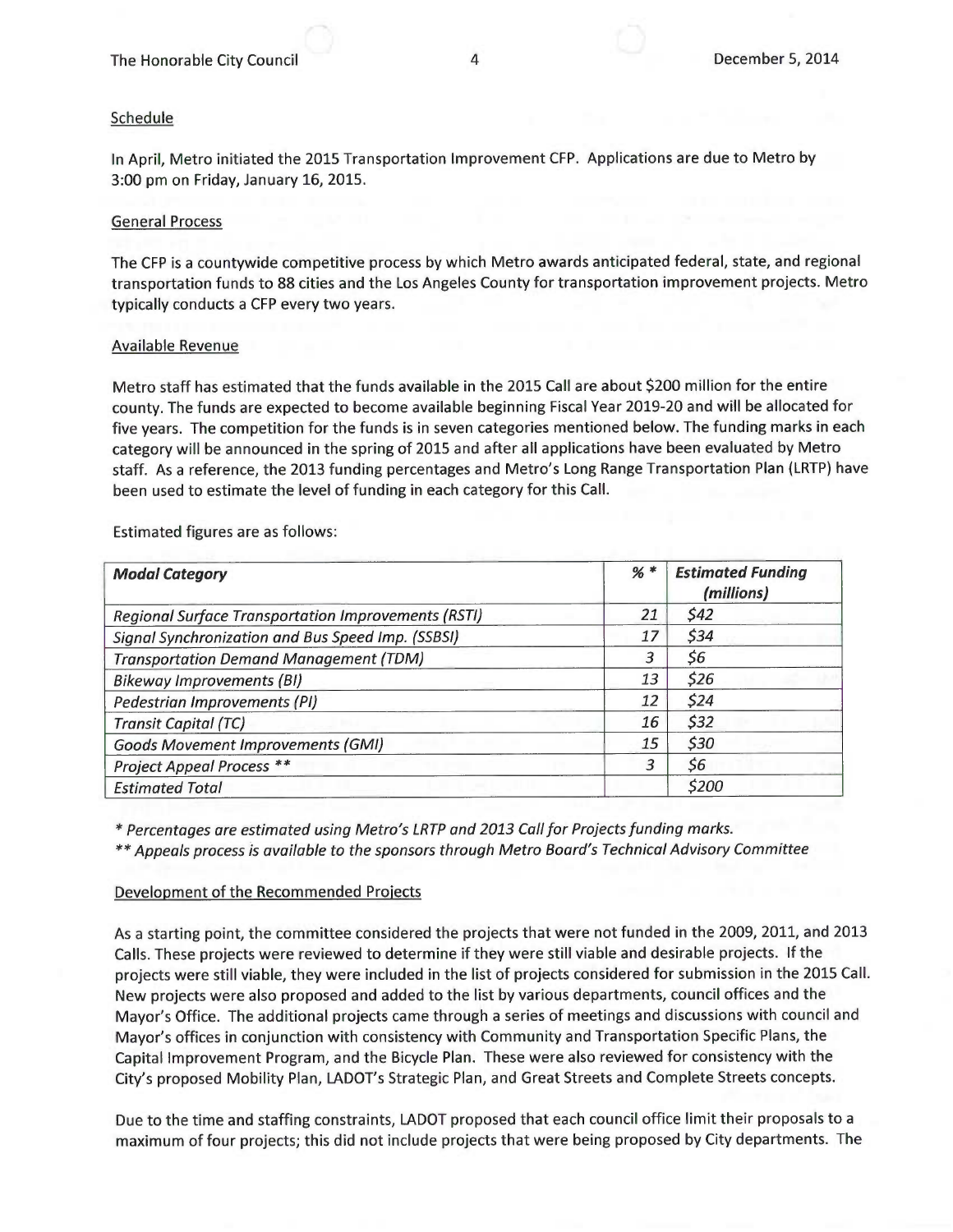proposal was discussed at the committee's first meeting and was approved unanimously.

The committee also created evaluation subcommittees to review and evaluate proposed projects and establish project rankings in each modal category. Each evaluation subcommittee consisted of technical staff from departments responsible for projects in that category. The intent of this structure was to provide a prioritized list that represents the City's best technical assessment of the projects. The projects were ranked based upon the City's priorities and Metro's stated evaluation criteria in the 2015 grant application manual.

During the course of the evaluation, LADOT and Metro staff met to discuss improvements to the operation and capacity of the Metro Orange Line in response to a recent motion from the 2nd and 3rd Council Districts (CF 14-1352). During this meeting, the agencies committed to pursuing these improvements as a high priority and identifying a separate Metro funding source. Accordingly, two projects related to the Metro Orange Line were removed from consideration for the 2015 Call in order to pursue implementing these improvements on a faster track.

The committee met three times over the past two months to discuss issues that had come up during the project development process, review criteria, and ultimately review the proposed ranked project list. At its last meeting on December 5, 2014, the committee approved and recommended the attached list of projects that are above the cut-off line in each category for the 2015 Call for Projects.

## Metro's Evaluation Criteria

In their application package, Metro outlines the criteria to be used in their evaluation of applications. While the criteria are generally the same across all modal categories, the weights and specific measures may differ from mode to mode. Metro has six general criteria in 2015 Call:

- 1. Regional Significance and Intermodal Integration
- 2. First/Last Mile Improvements
- 3. Project Need and Benefit to Transportation System
- 4. Local Match
- 5. Cost-Effectiveness
- 6. Land Use and Sustainability Policies/Principals

In the earlier Calls, when the City's evaluation process was not as refined, Metro would often skip the City's top-ranked projects and choose projects further down in priority. In the most recent Calls, the committee had ranked the projects based on Metro's stated criteria for that particular category. As the City refined its process, the City's top-ranked projects have closely matched Metro's top-ranked projects, thereby maximizing the City projects funded by Metro.

## Final Project Approval Process

The matching funds on the attached final list of projects and the matching funds on the individual applications are not requested to be approved by the Mayor and the City Council in this report. Also, approvals of the additional staff resources that will be needed to implement the approved projects are not included here. A separate report (the Transportation Grant Fund report) is prepared annually to provide for matching funds, front-funding, staffing needs, and additional Proposition C Local Transit Assistance (PCLTA) requests for shortfalls. The current action is only to approve the submittal of the funding applications to Metro, authorize the appropriate department or agency heads to execute funding and contractual documents for the awarded funds, and provide a commitment by the City to make available the necessary matching funds if Metro awards funds to these projects.